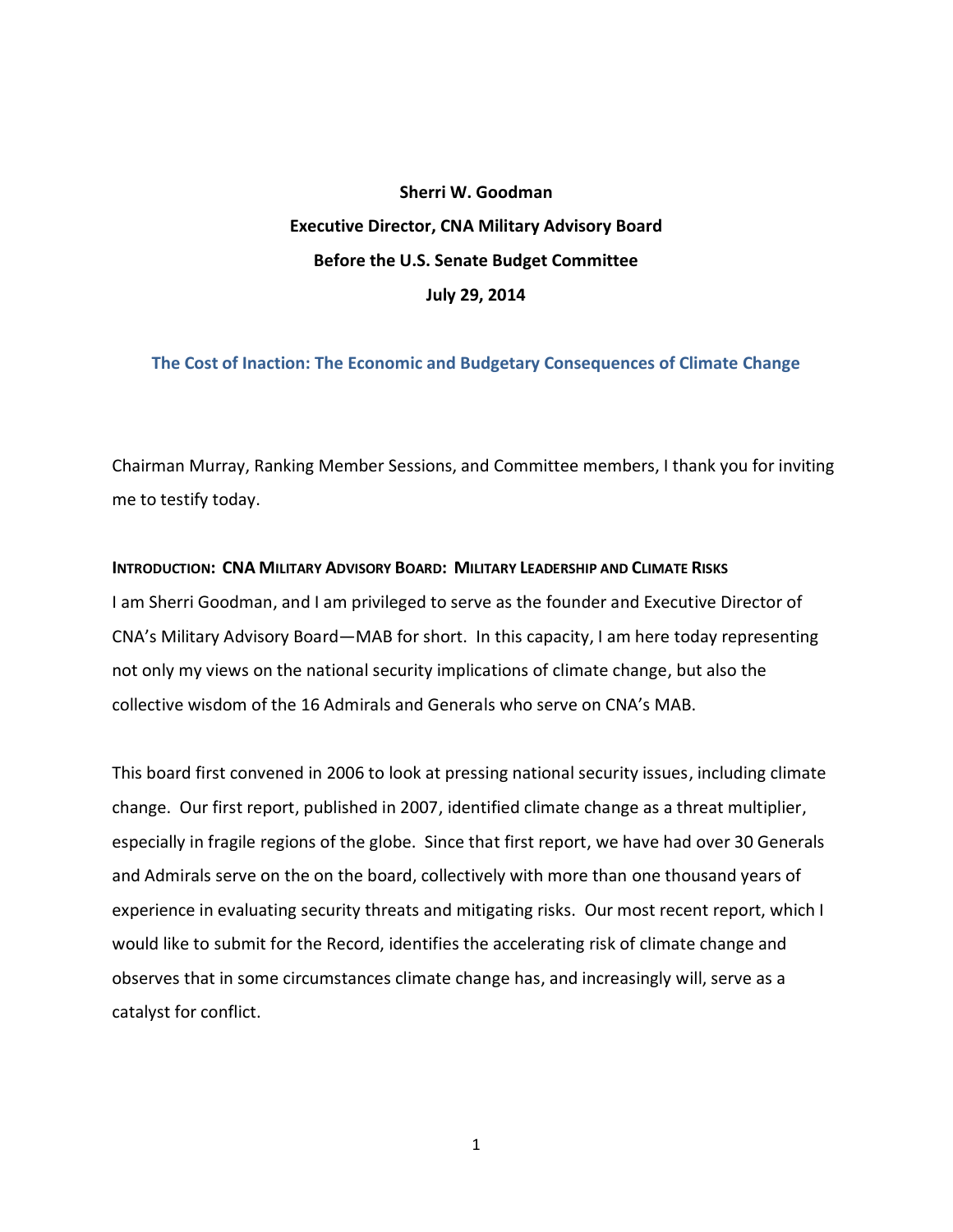To explain how the accelerating risk of climate change may impact the U.S. budget from a national security perspective, I will focus on the following four areas:

- First, global trends that will contribute to instability around the world;
- Second, the Arctic;
- Third, military readiness; and,
- Fourth and finally, U.S. National Power.

My discussion today is informed by the MAB and reflects its members' most recent findings, but what follows are my own views and observations.

## **I. GLOBAL TRENDS: ACCELERATING RISKS**

In the seven years that have passed since our initial assessment, we have witnessed more frequent and/or intense weather events, including heat waves, sustained heavy downpours, floods in some regions, and droughts in other areas. Nine of the ten costliest storms to hit the United States have occurred in the past 10 years, including Hurricane Katrina and Superstorm Sandy. Speaking for the MAB, we assess that the nature and pace of observed climate changes—and an emerging scientific consensus on their projected consequences—pose severe risks for our national security.

Having served for eight years as Deputy Undersecretary of Defense for Environmental Security, and for eight more years as Executive Director of the MAB, I have learned how our senior military leaders approach risk and uncertainty. To our military leaders, managing risk is seldom about dealing with absolute certainties but, rather, involves careful analysis of the probability of an event and the consequences, should the event occur. When it comes to our national security, very low probability events with potentially dire consequences often deserve consideration and contingency planning. Military leaders evaluate the probability and possible consequences of events in determining overall risk. Today, the risks posed by predicted climate change represent even graver potential than they did seven years ago, and require action today to reduce increased risks and potential impacts tomorrow.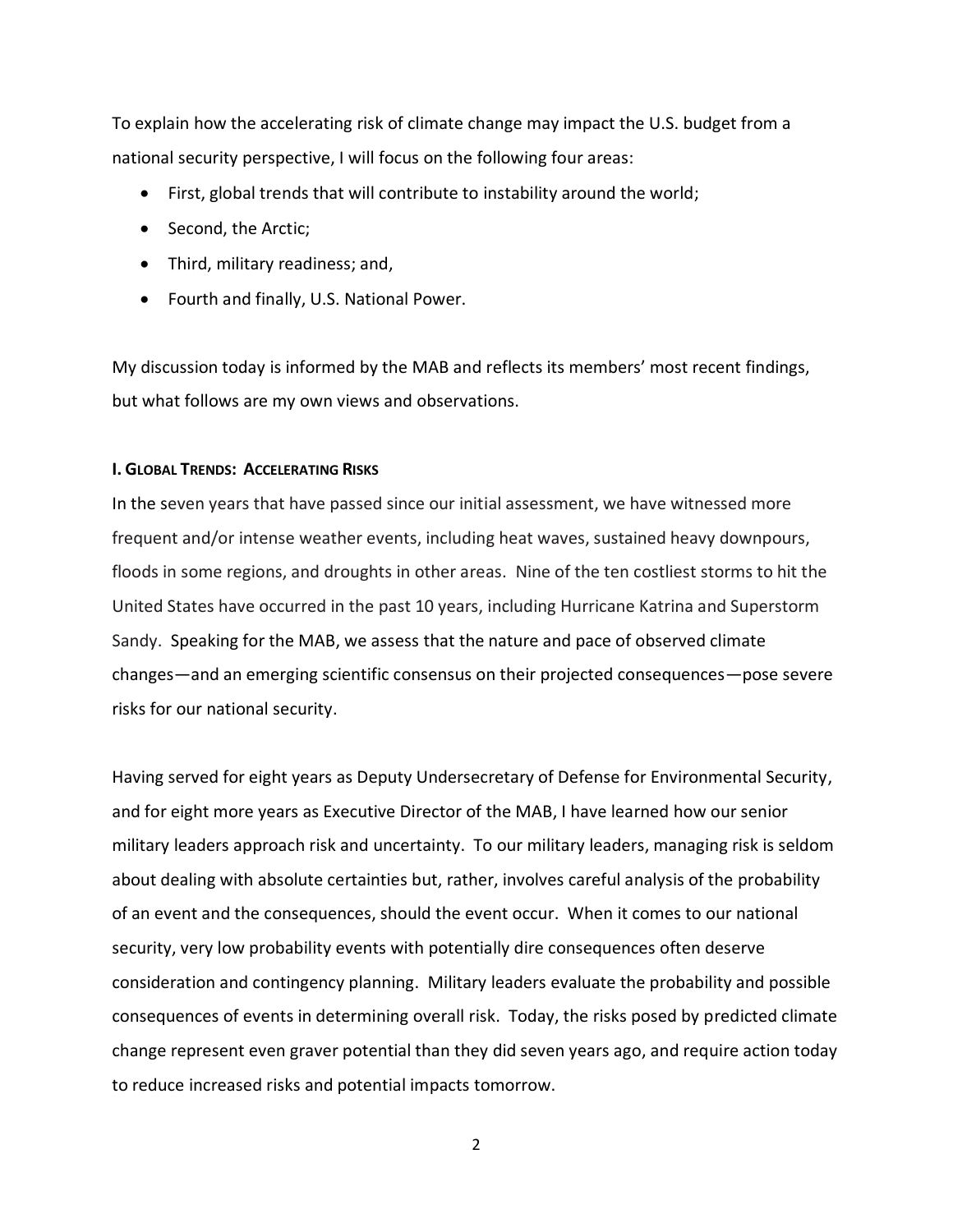# *A. Four important global trends*

Four notable global trends will exacerbate these accelerating risks. First is global population growth: One-half billion people have been added to the world's population since the MAB completed its first report in 2007 and another one-half billion will be added by 2025. Most of this growth is in Africa and Asia, two of the areas projected to be hardest hit by climate change.

The second trend is urbanization: Nearly half of the world now lives in urban areas, with 16 out of 20 of the largest urban areas situated near coastlines. The result is that more of the world's population is at risk from extreme weather events, sea level rise, and storm surge.

The third trend is a global increase in the middle class, with an accompanying growth in demand for food, water, and energy. The National Intelligence Council predicts that by 2030, demand for food will increase by 35 percent, fresh water by 40 percent, and energy by 50 percent.<sup>1</sup> Another 2012 assessment by the U.S. intelligence community found that water challenges will likely increase the risk of instability and state failure, exacerbate regional tensions, and divert attention from working with the United States and other key allies on important policy objectives.<sup>2</sup>

The fourth and final trend is that the world is becoming more politically complex and economically and financially interdependent, which means that security risks to any one region of the world cannot be examined in isolation.

# *B. Accelerating risks around the world affect U.S. national security*

 $\overline{\phantom{a}}$ 

The world around us is changing. In recent years, scientists have observed changing weather patterns manifest by prolonged drought in some areas and heavier precipitation in others. In the last few years, we have seen unprecedented wildfires threaten homes, habitats, and food

<sup>1.</sup> National Intelligence Council, *Global Trends 2030: Alternative Worlds* (Washington, DC: Office of the Director of National Intelligence, December 2012).

<sup>2.</sup> Office of the Director of National Intelligence, *Global Water Security.* Intelligence Community Assessment ICA 2012-08 (Washington, DC: Office of the Director of National Intelligence, February 2, 2012).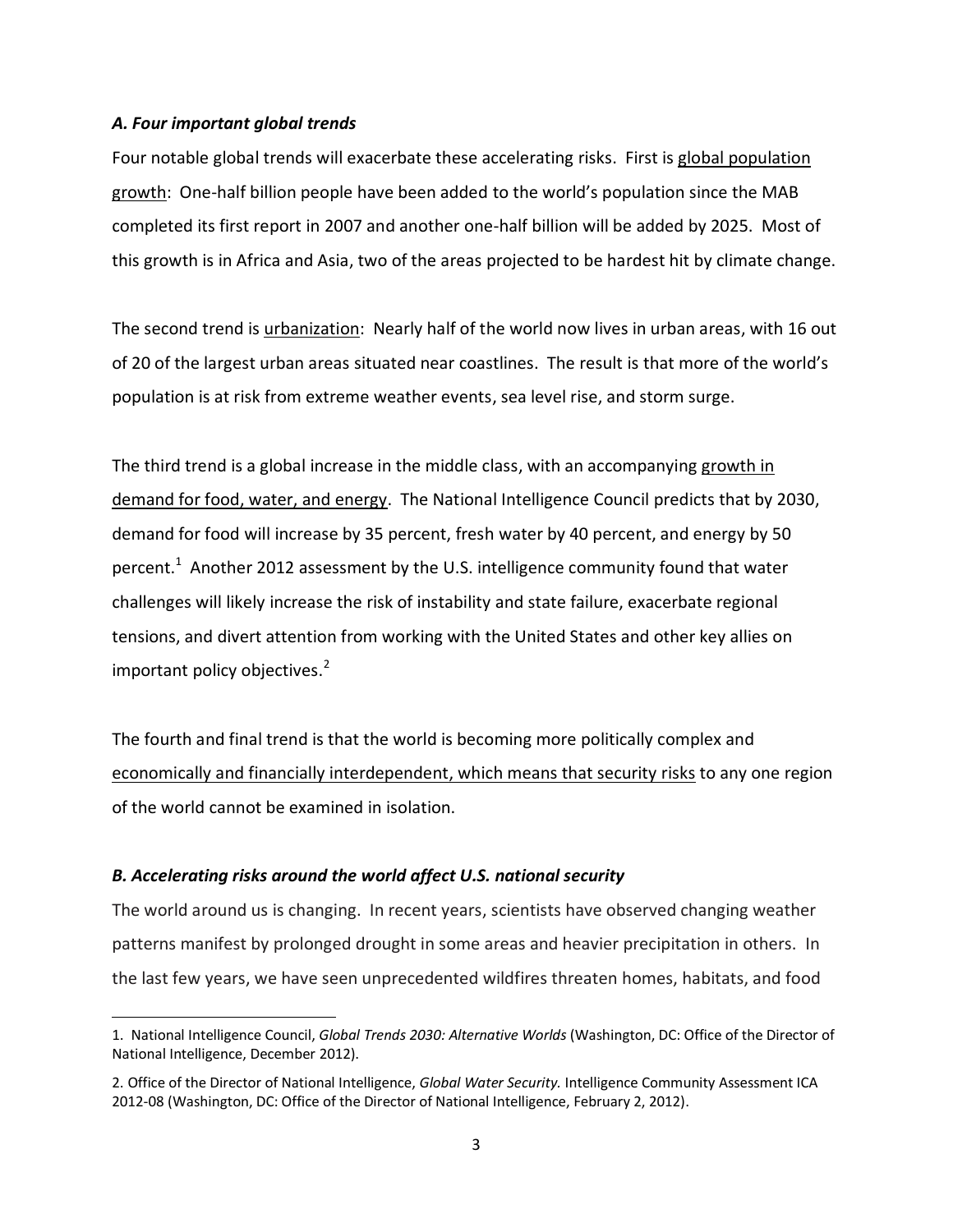supplies—not only across the United States, but also across Australia, Europe, Central Russia, and China. Low-lying island nations are preparing for complete evacuation to escape rising sea levels. Globally, recent prolonged drought has acted as a factor driving both spikes in food prices and mass displacement of populations, each contributing to instability and eventual conflict. For example, the MAB notes that drought conditions in Russia and China, and subsequent global wheat shortages, contributed to higher food prices in Northern Africa and may have helped catalyze and sustain the Tunisian and Egyptian uprisings in 2011. Similarly, in Syria, five years of drought decimated farms and forced millions to migrate to urban areas. In overpopulated cities, these refugees found little in the way of jobs and were quickly disenfranchised with the government. The ongoing strife in Syria has been exacerbated by drought and rural to urban migration. In this way, climate change has worsened stress in a region already torn by political and ethnic tensions, serving as a catalyst for conflict.

We are concerned about the projected impacts of climate change over the coming decades on those areas already stressed by water and food shortage and poor governance. Such areas span the globe, and they present the greatest short-term threats. In the longer term, the areas that are at the greatest risk are those exposed to rising sea levels. There will be only so much we can do to keep the sea out, and in some areas the sea will not flow over the walls we build, it will flow under or around, making the land and aquifers unusable. Low-lying islands in the Pacific and great deltas, including the Mekong, the Ganges in Bangladesh, the Nile Delta in Egypt, the Mississippi Delta, and whole regions like the Everglades are increasingly at risk of being unable to support the populations that live there. Sea water inundation will drastically cut food production in many of these areas and cause millions to lose their ability to live on these retreating arable lands. In these areas and in others, migration could become a larger method of adaptation.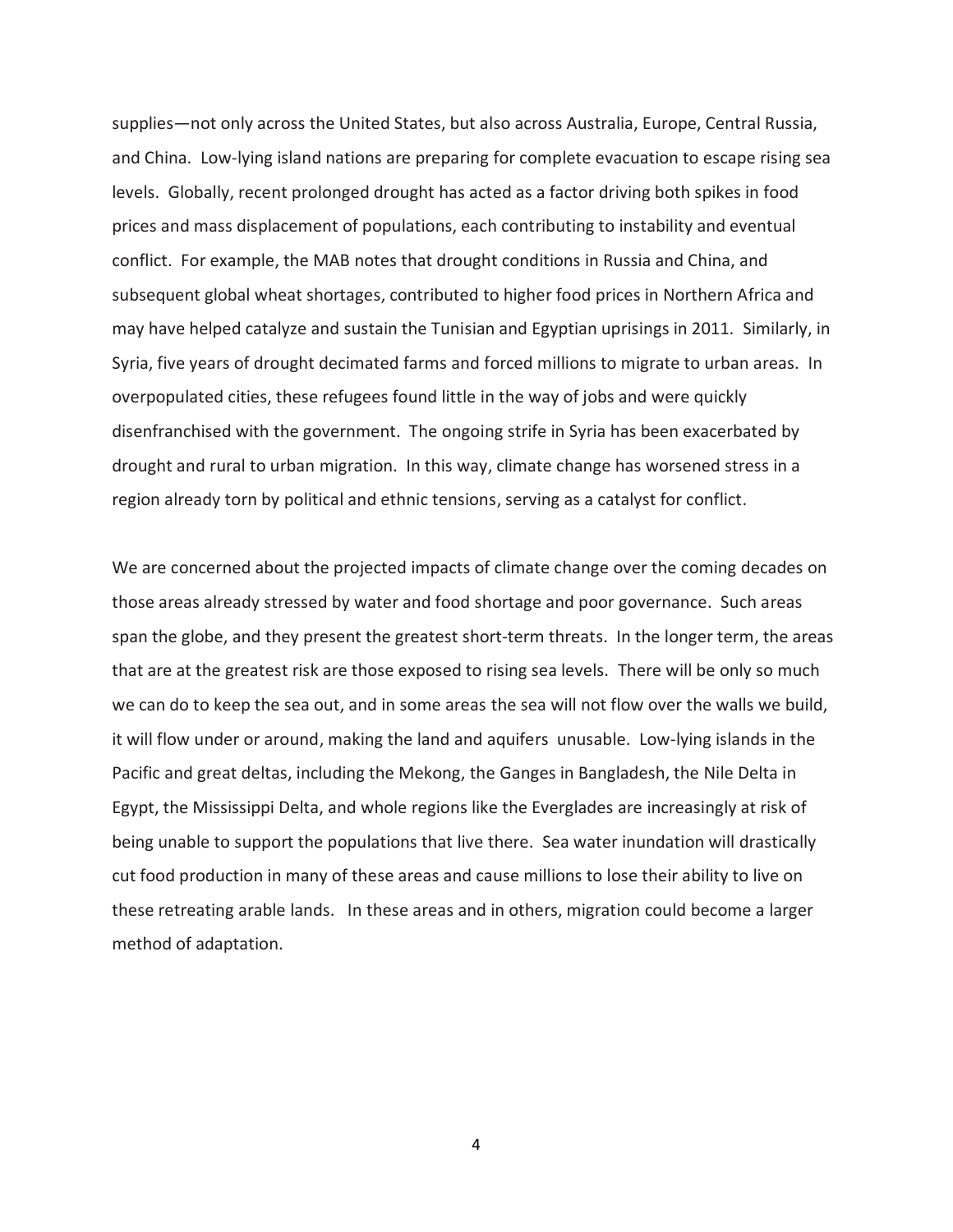#### **II. ACCELERATING CLIMATE RISKS TO THE US HOMELAND**

#### *A. The Arctic region is rapidly changing—and the U.S. needs to prepare*

The Arctic is a region experiencing rapid change. Over the past few years, we have seen an almost exponential rise in activity in the Arctic: more shipping, more resource extraction, and more posturing for control over the region's vast resources. The international community is not yet prepared to respond to an accident or disaster that could occur with increasing shipping and energy exploration in this fragile region, with its limited infrastructure and extreme operating conditions. In the Arctic, climate change challenges could serve as a catalyst for increased international cooperation.

While serving as Deputy Undersecretary of Defense in the aftermath of the Cold War, the U.S. worked with Norway, Russia, and others to manage waste streams from decommissioned Russian nuclear submarines, including some that had been dumped into the Kara Sea, north of the Arctic Circle. In helping Russia safely manage waste streams from nuclear ship operations, I became acutely aware of the unique Arctic environment. With increased shipping and greater opportunities for extraction of resources, the risk for a man-made crisis or disaster, such as a major oil spill, is rising.

A report of April 2014 on *Responding to Oil Spills in the U.S. Arctic Marine Environment* by the National Research Council finds that a spill in the Arctic, similar in size to that of the Deepwater Horizon accident in 2010 would have a devastating impact and the effects would last for decades. During the Deepwater Horizon response, technicians had continuous access to the sight and it still took three months to stop the leak and two more to seal it. Depending on the time of year, that level of access would not be possible in the Arctic. For the Horizon accident, responders mobilized hundreds of privately owned boats to control, contain, and ultimately disperse the surface oil slick. This simply would not be possible in the Arctic. As stated by the National Research Council, "In the presence of lower water temperature or sea ice, the processes that control oil weathering – such as spreading, evaporation, photo oxidation, emulsification, and natural dispersion—are slowed down or eliminated and capture of oil in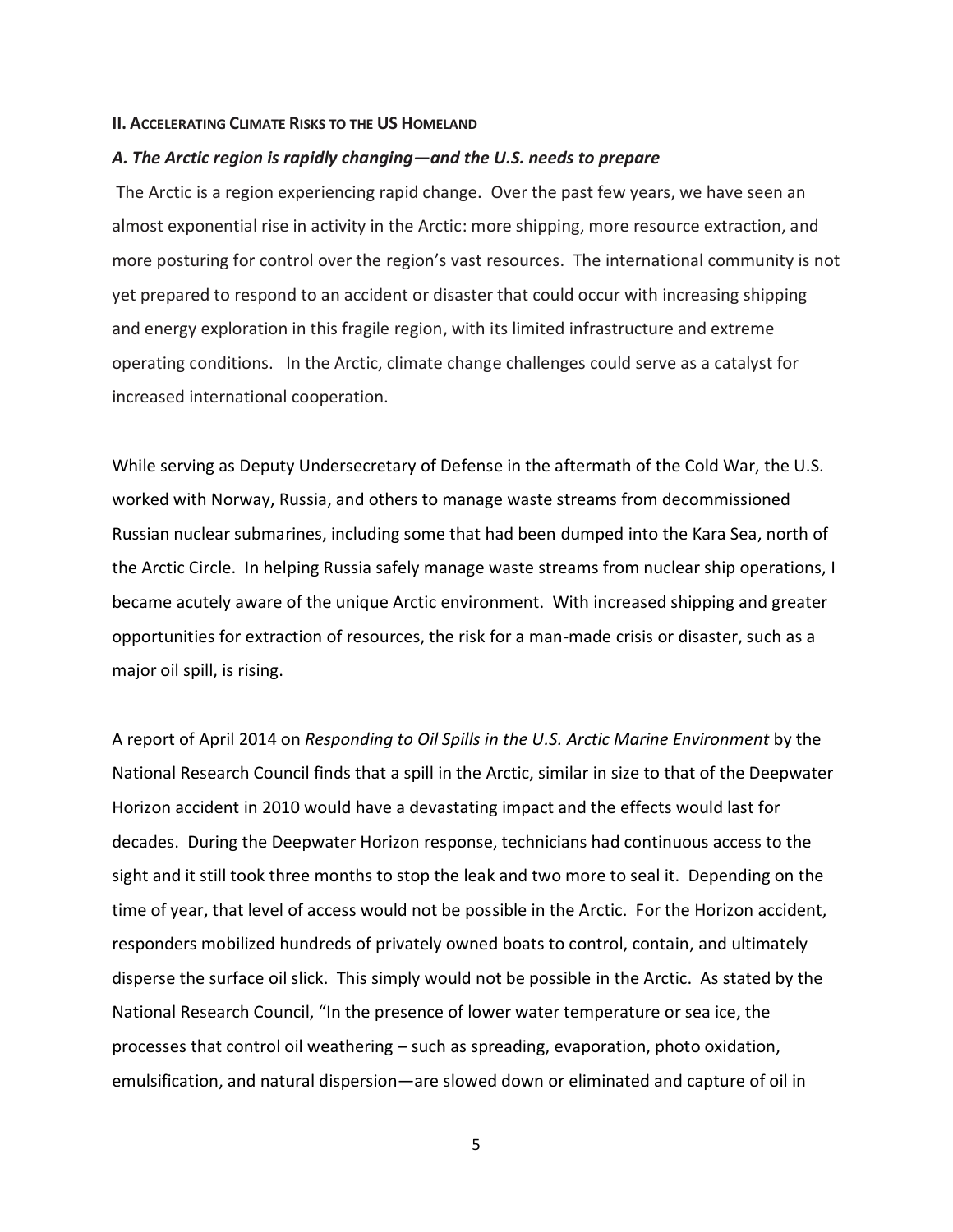new ice can make the spill lasts for months."<sup>3</sup> Simply put, the world is not prepared to respond to a major accident in the Arctic, be it from drilling or the transshipment of oil.

Some great work has been done across the U.S. government in putting together plans for increased future operations in the Arctic. The problem, though, is that the increase is happening *now*. Seventy-three ships sailed through the Northwest Passage in 2013, up from just four in 2007. Preparations for energy exploration are well underway—the Russians have already staked out claims over potential reserves by planting a flag on the deep seabed near the North Pole. My colleagues on the MAB warn that today, the U.S. does not have the communications equipment, navigation aids, or sufficient hardened-hull ships to respond to natural or man-made disasters in that fragile area or to protect our vital interests in the region. In other words, we are not prepared in the short term for the rate of increase in Arctic activity. We must invest today in increasing our capability and capacity.

# *B. Growing awareness of climate risks and planning in the U.S.*

On the positive side, we have seen increased awareness of climate risks in communities around the U.S., and constructive planning underway in various regions. Two examples are worth noting.

## *Pacific Northwest provides a national model for action*

 $\overline{\phantom{a}}$ 

On June 4, 2014, I participated in a symposium in Seattle convened by the Henry M. Jackson Foundation and the U.S. Department of Energy's Pacific Northwest National Laboratory on "National Security and Climate Change." Bringing together local and national leaders and practitioners, this effort used the CNA Military Advisory Board's recent report as a launching point to explore how to address climate security risks in the Pacific Northwest. The symposium report states:

<sup>&</sup>lt;sup>3</sup> National Research Council. Responding to Oil Spills in the U.S. Arctic Marine Environment. Washington, DC: The National Academies Press, 2014.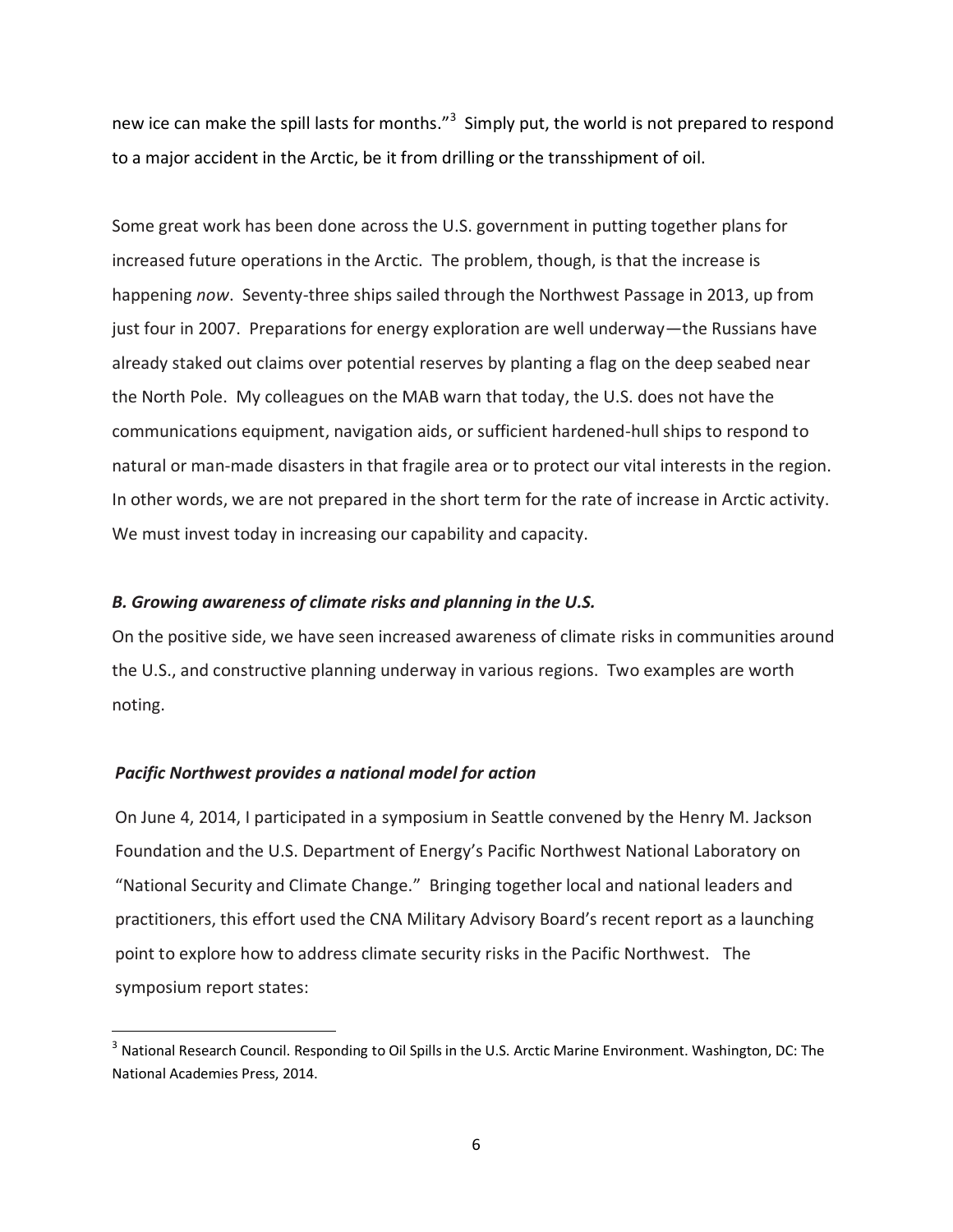Many communities in the Pacific Northwest are serious about addressing climate change and national security threats. Climate scientists have reported that the Northwest region of the country will likely experience increasing wildfires from decreased snowpack, increasing storms leading to flooding, and rapid ocean acidification.

These changes pose numerous economic and safety challenges, such as alterations of salmon spawning patterns and increased risks of rockslides that threaten both infrastructure and human life. Furthermore, sea level rise also places critical infrastructure such as railroads and ports at risk due to their low elevation. Federal, state, and regional governments will be forced to deploy resources and manpower to respond.

Local governments are using these findings in future planning. For example, the bipartisan King County Council, which covers the greater Seattle region, called for the development of a strategic climate action plan. The groundbreaking plan provides a blueprint for carbon mitigation and adaptation that could be used as a national model for other localities.

Utilities in the region are also planning for impacts, including the ability to serve military bases.

# *Hampton Roads, Virginia: Partnerships to manage sea level rise*

A second example is Hampton Roads, Virginia, where sea level rise is being jointly addressed by the military and the local community. (The CNA MAB report features Hampton Roads as a case study on page 25.) Rising sea levels, natural subsidence, and storms pose risks to the many military facilities, related commercial shipyards and suppliers, and the community in this critically important region. The area has hundreds of miles of waterfront from three major rivers that all flow into the Chesapeake Bay. DOD realizes that sea level rise will affect both the Hampton Roads installations and the surrounding civilian community. Working with other federal, state, and local agencies, and Old Dominion University, DOD has launched an aggressive effort to develop plans and measures to sustain the vital missions of this region and protect the large surrounding community.

### **III. INCREASING IMPACTS ON MILITARY READINESS**

The MAB finds that projected changes in climate will have three major impacts on the military: more demand, challenges to readiness, and new and harsher operating environments.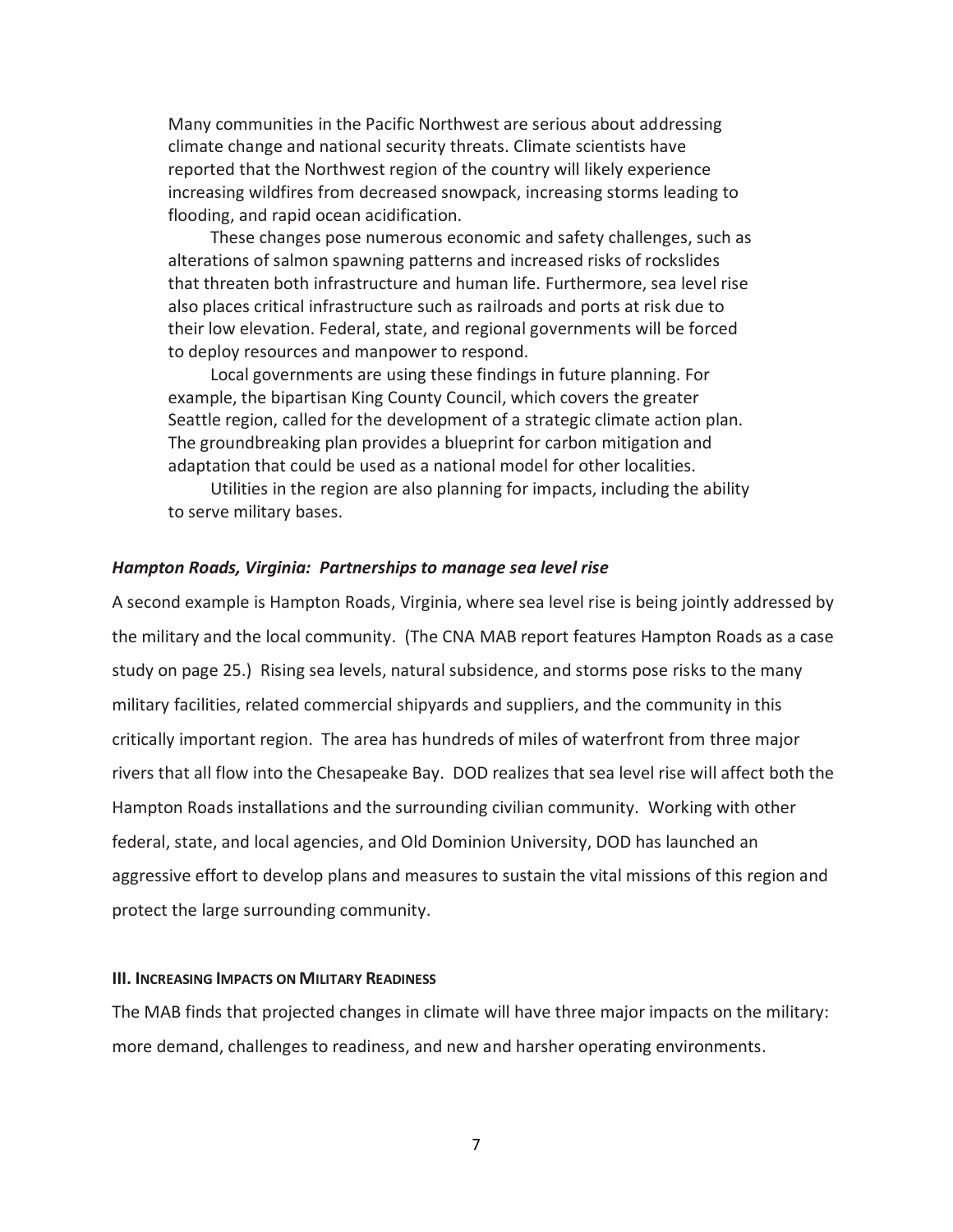The MAB expects to see an increased demand for forces across the full spectrum of operations. Domestically, responses to extreme weather events and wildfires in the U.S. will increase demand for National Guard and reserves. The frequency, severity, and probability that these events could happen simultaneously will also likely increase demand for active duty forces to provide defense support of civil authorities (DSCA). This concerns us because, in a leaner military, many of our capabilities reside in the Guard and reserve, and if they are being used domestically, they are less available to respond to worldwide crises.

Globally, there will be increased demands for humanitarian response and disaster relief in response to extreme weather events. Witness more than 13,000 military troops who responded to Typhoon Haiyan in the Philippines late last year.

In addition to more demand, which in itself will stress readiness, our bases will be increasingly at risk. Our bases are vulnerable to sea level rise and extreme weather, including drought and, in the future, increased precipitation in the form of rain and snow. Drought and the threat of wildfires have already caused live fire training restrictions on major training ranges in Texas and Southern California and, earlier this year, a wildfire at Camp Pendleton shut down training and caused partial evacuation of the base. It is not just the bases that are vulnerable, but also the surrounding communities that house and support the military. If our sailors, soldiers, airmen, and marines can't get to their bases, because the roads are flooded, then we can't maintain the readiness of the force.

Finally, the impacts of climate change will cause the military to be deployed to harsher environments. Higher temperatures have and will continue to stress equipment and people.

### **IV. NATIONAL POWER AFFECTED BY CLIMATE RISKS**

The final area I want to cover is how climate change will impact the elements of national power.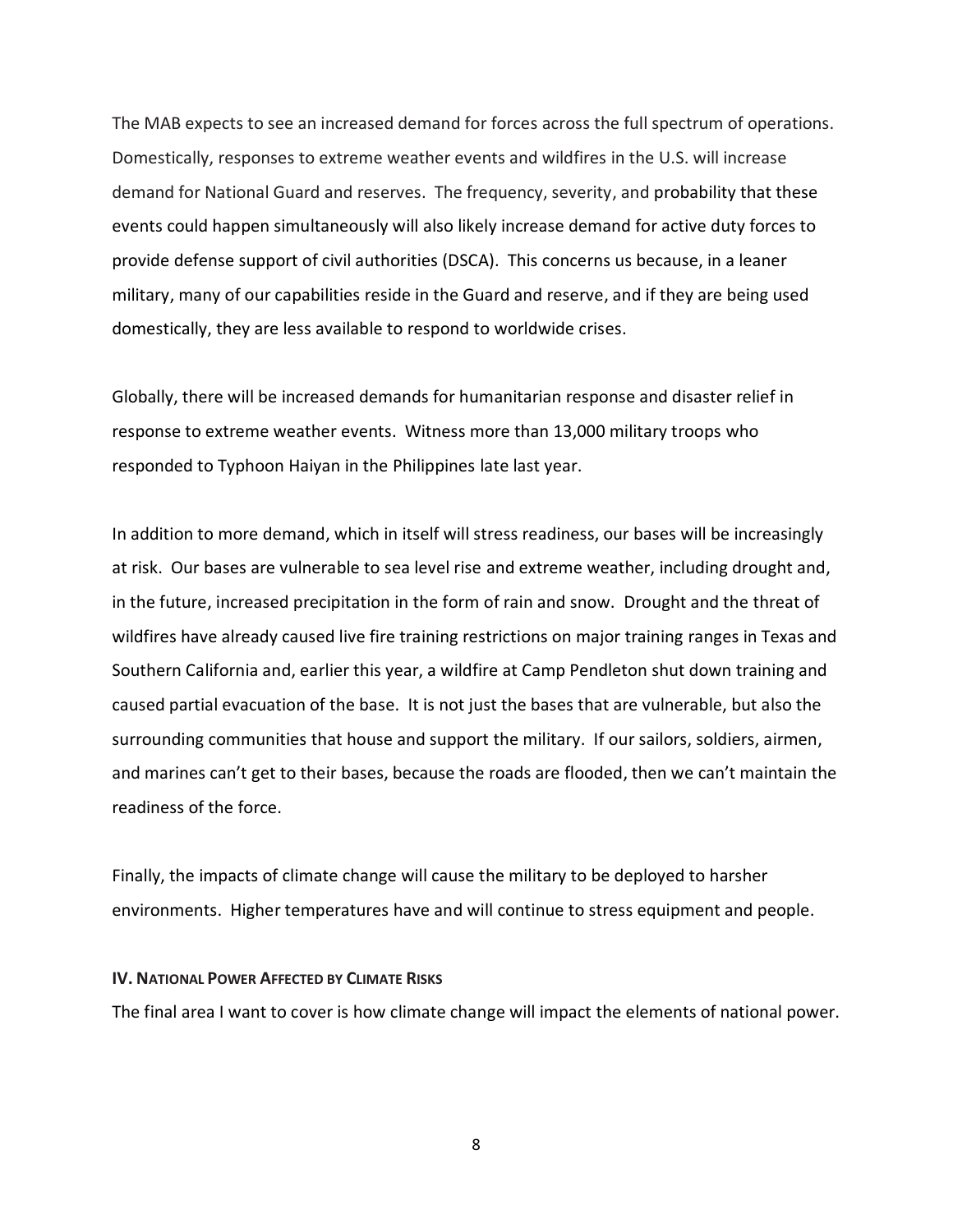National security is more than just having a strong or capable military. America's security is determined by multiple elements of National Power: diplomacy, infrastructure, military, and economic assets, to name just a few. When deployed strategically, they can constitute "smart power." On the vulnerability side, National Power can also be assessed by degradations to these assets or systems.

#### *A. Strain on military readiness and base resilience*

As mentioned earlier, the projected impacts of climate change could be detrimental to military readiness; strain base resilience, both at home and abroad; and limit our ability to respond to future demands. More forces will be called on to respond in the wake of extreme weather events at home and abroad, limiting their ability to respond to other contingencies. Projected climate change will make training more difficult, while at the same time, will put at greater risk critical military logistics, transportation systems, and infrastructure—both on and off base.

As coastal regions become increasingly populated and developed, more frequent or severe storms increasingly will threaten vulnerable populations in these areas and increase the requirements for emergency responders. Simultaneous or widespread extreme weather events and/or wildfires, accompanied by mass evacuations, and degraded critical infrastructure could outstrip local and federal government resources, and require the increased use of military and private sector support.

#### *B. Risks to critical infrastructure*

The nation depends on critical infrastructure for economic prosperity, safety, and the essentials of everyday life. All 16 critical infrastructure sectors identified in the Department of Homeland Security planning directives will be impacted by our changing climate. We are already seeing how extreme heat is damaging the national transportation infrastructure such as roads, rail lines, and airport runways. Moreover, much of the nation's energy infrastructure—including oil and gas refineries, storage tanks, power plants, and electricity transmission lines—is located in coastal floodplains, where it is increasingly threatened by more intense storms, extreme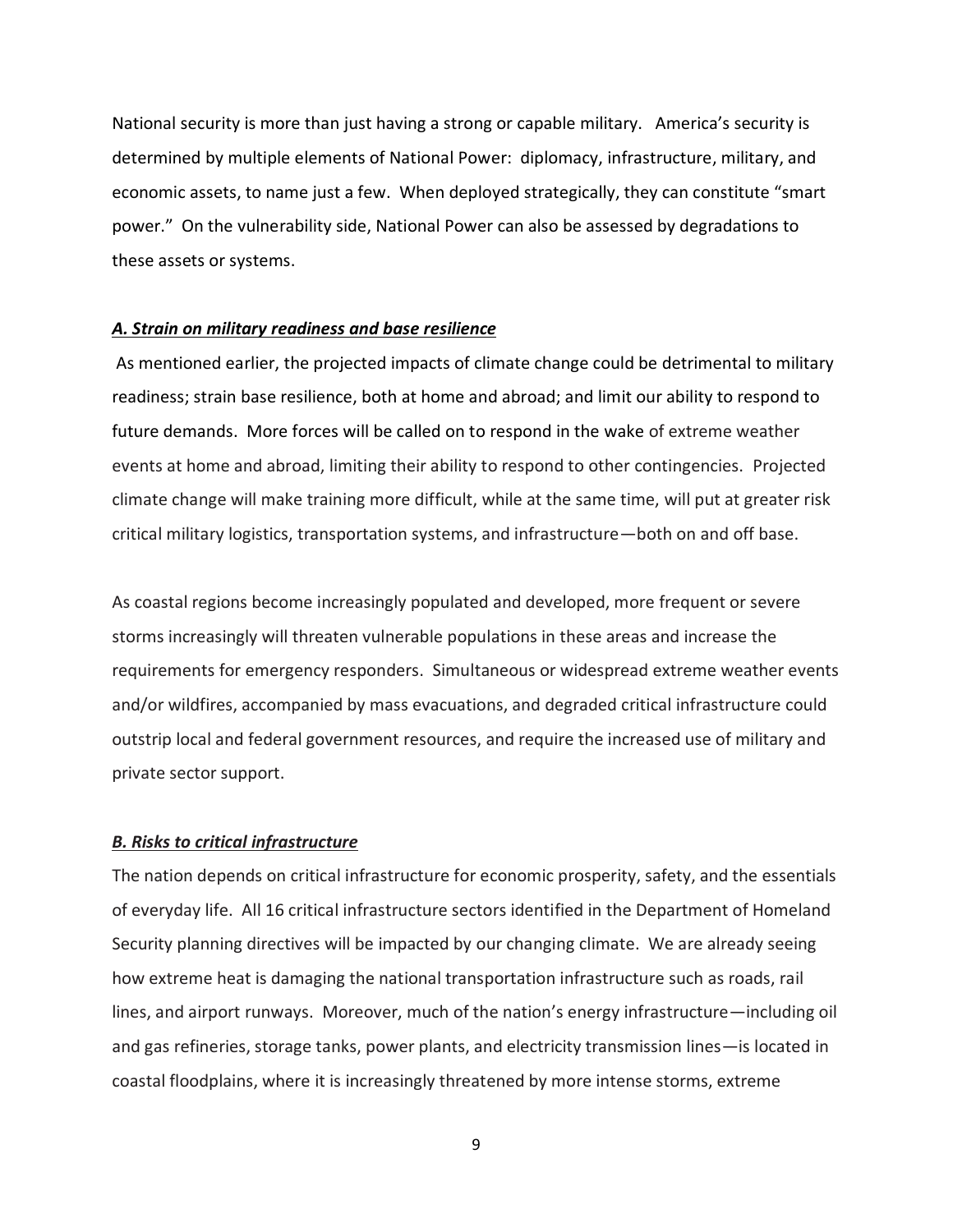flooding, and rising sea levels. Projected increased temperatures and drought across much of the nation will strain energy systems (with more demand for cooling) and increase water stress. Since much of the critical infrastructure is owned or operated by the private sector, government and the private sector will need to work closely together to develop solutions to address the full range of these challenges.

# *C. Economic Risks.*

The MAB holds that a strong economy is critical to national security. In June of 2014, Hank Paulson, who served as Secretary of the Treasury under President George W. Bush, co-chaired a panel of business leaders and economic experts and published the report, "Risky Business: the Economic Risks of Climate Change in the United States."

The report stated:

Our key findings underscore the reality that if we stay on our current emissions path, our climate risks will multiply and accumulate as the decades tick by. These risks include:

Large-scale losses of coastal property and infrastructure:

 Property losses from sea level rise are concentrated in specific regions of the U.S., especially on the Southeast and Atlantic coasts, where the rise is higher and the losses far greater than the national average.

Extreme heat across the nation—especially in the Southwest, Southeast, and Upper Midwest—threatening labor productivity, human health, and energy systems:

- By the middle of this century, the average American will likely see 27 to 50 days over 95°F each year—two to more than three times the average annual number of 95°F days we've seen over the past 30 years. By the end of this century, this number will likely reach 45 to 96 days over 95°F each year on average….
- Demand for electricity for air conditioning will surge in those parts of the country facing the most extreme temperature increases, straining regional generation and transmission capacity and driving up costs for consumers.

Shifting agricultural patterns and crop yields, with likely produce gains for Northern farmers offset by losses in the Midwest and South:

 As extreme heat spreads across the middle of the country by the end of the century, some states in the Southeast, lower Great Plains, and Midwest risk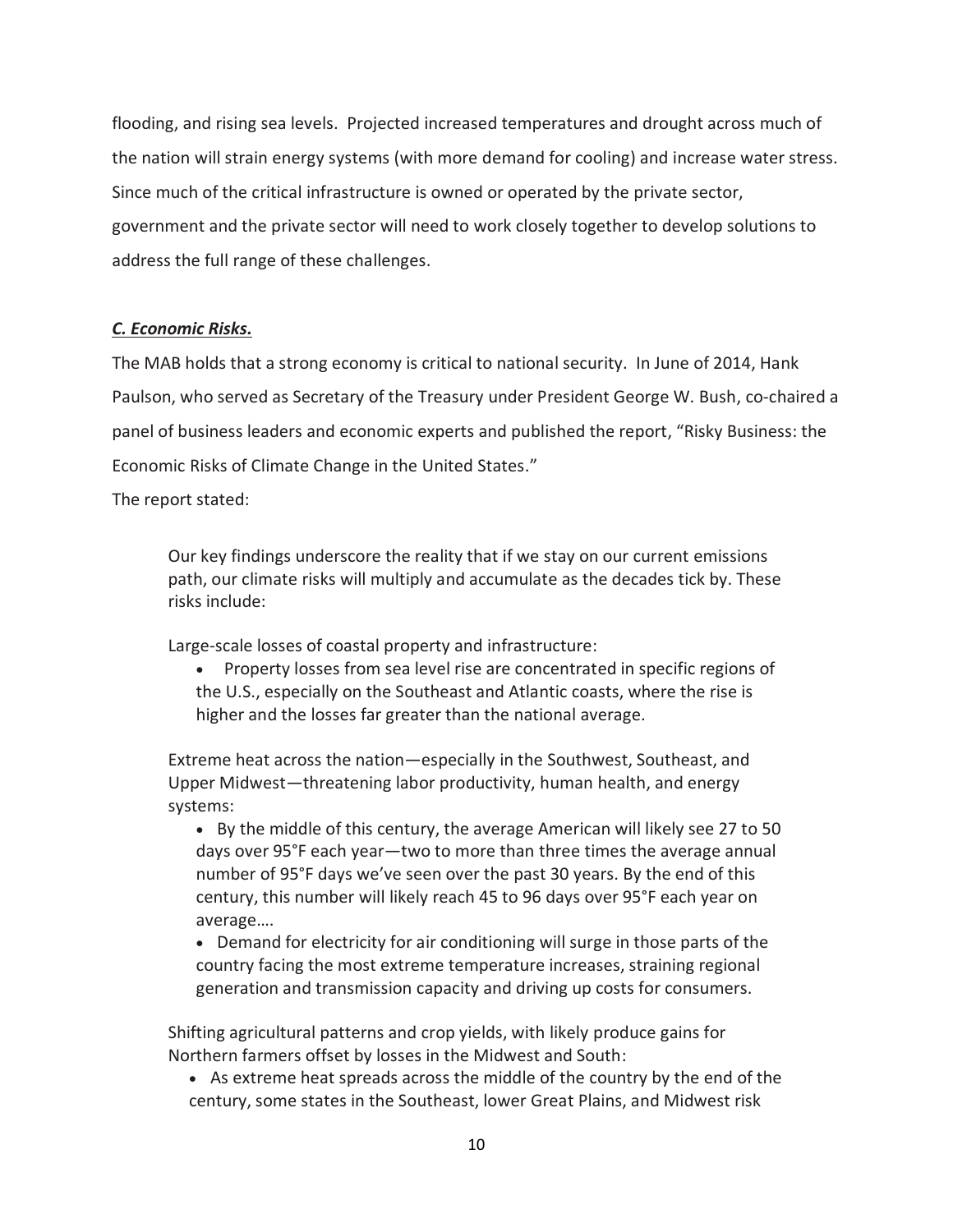up to a 50% to 70% loss in average annual crop yields (corn, soy, cotton, and wheat), absent agricultural adaptation….

 Food systems are resilient at a national and global level, and agricultural producers have proven themselves extremely able to adapt to changing climate conditions. These shifts, however, still carry risks for the individual farming communities most vulnerable to projected climatic changes."<sup>4</sup>

# **CONCLUSION: THE TIME IS NOW**

 $\overline{\phantom{a}}$ 

In sum, projected climate change may cause increased instability around the world; we are not prepared for the pace of climate change as evidenced by our limited capability and capacity to respond to the opening of the Arctic; climate change will likely impact our military readiness and support systems as well as lead to increased demand for forces, both at home and abroad, and finally climate change will impact elements of our national power here at home. Let me leave you with these comments by the 16 Generals and Admirals who authored our most recent report:

At the end of the day, we validate the findings of our first report and find that in many cases the risks we identified are advancing noticeably faster than we anticipated. We also find the world becoming more complex in terms of the problems that plague its various regions. Yet thinking about climate change as just a regional problem or—worse yet—someone else's problem may limit the ability to fully understand its consequences and cascading effects. We see more clearly now that while projected climate change should serve as catalyst for change and cooperation, it can also be a catalyst for conflict.

We are dismayed that discussions of climate change have become so polarizing and have receded from the arena of informed public discourse and debate. Political posturing and budgetary woes cannot be allowed to inhibit discussion and debate over what so many believe to be a salient national security concern for our nation.<sup>5</sup>

In their foreword to the CNA MAB report, former Secretary of Homeland Security Michael Chertoff and former Secretary of Defense Leon Panetta summarized our most important

<sup>&</sup>lt;sup>4</sup> "Risky Business; the Economic Risks of Climate Change in the United States." Retrieved on 25 July, 2014 from http://riskybusiness.org/report/overview/executive-summary

<sup>5.</sup> CNA Military Advisory Board, *National Security and the Accelerating Risks of Climate Change* (Alexandria, VA: CNA Corporation, May 2014), p. iii.